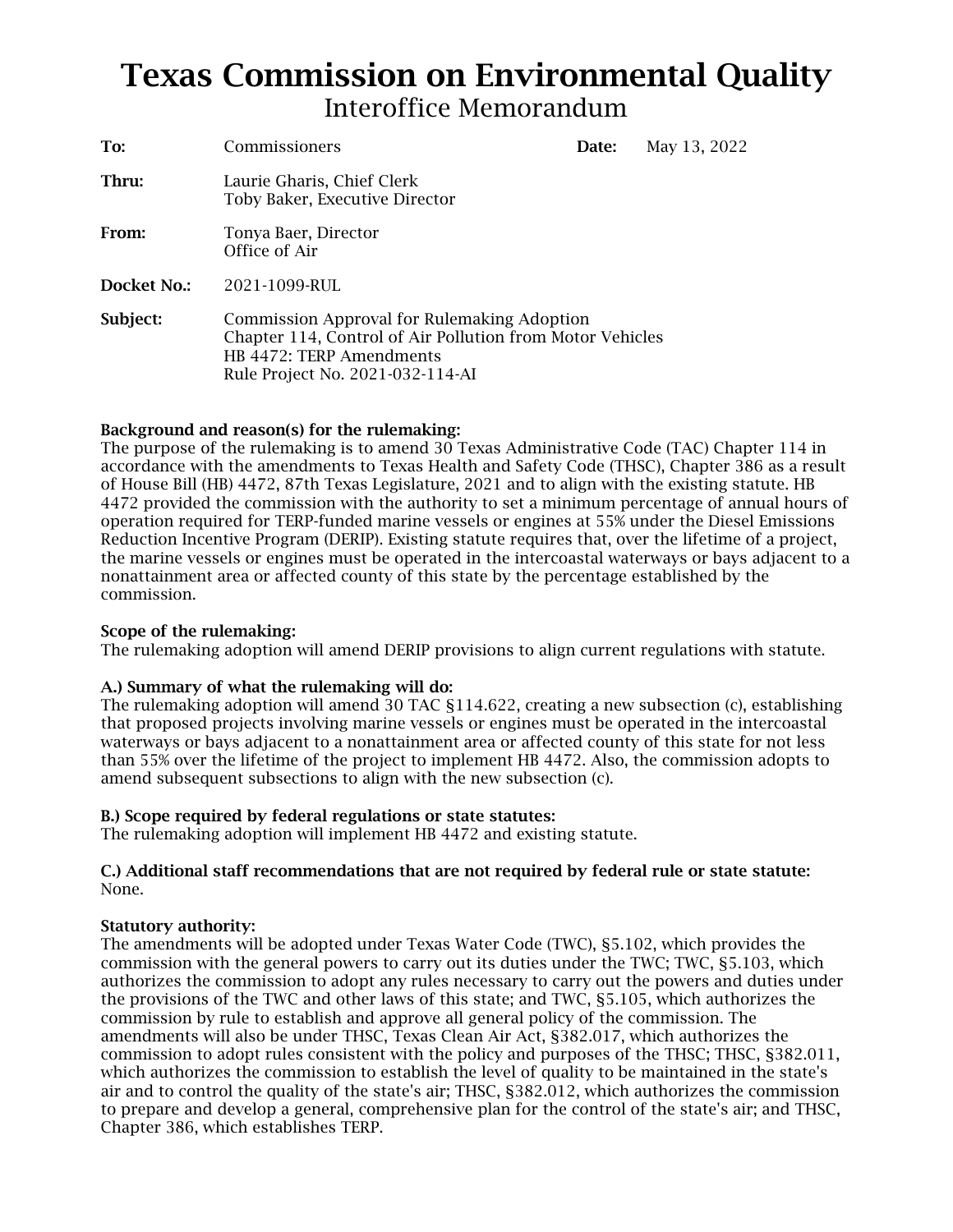Commissioners Page 2 May 13, 2022

Re: Docket No. 2021-1099-RUL

# Effect on the:

#### A.) Regulated community:

 The programs affected by this rulemaking are voluntary programs. The rulemaking adoption is not anticipated to have any implications on the regulated community.

#### B.) Public:

 The programs affected by this rulemaking are voluntary programs. The rulemaking adoption is not anticipated to have any implications on the public.

#### C.) Agency programs:

Agency publications and websites relating to these programs will need to be updated.

#### Stakeholder meetings:

 public hearing was offered in Austin during the rulemaking comment period. The commission did not hold any stakeholder meetings related to this rulemaking; however, a

#### Public comment:

 The commission offered a public hearing on February 18, 2022. The comment period closed on February 28, 2022. No public comments were received.

# Potential controversial concerns and legislative interest:

None.

 Will this rulemaking affect any current policies or require development of new policies? The rulemaking will require revisions to internal policies and procedures for DERIP to align with amended rules. Existing guidelines available to the public will also be updated.

#### What are the consequences if this rulemaking does not go forward? Are there alternatives to rulemaking?

 HB 4472 requires the commission to amend DERIP provisions. This rulemaking complies with that forward, commission rules will not align with statute. requirement, and there are no alternatives to rulemaking. If the rulemaking does not move

# Key points in the rulemaking adoption schedule:

 *Texas Register* publication date: January 28, 2022 Anticipated *Texas Register* adoption publication date: June 16, 202 Anticipated effective date: June 23, 2022 Six-month *Texas Register* filing deadline: July 1, 2022

Agency contacts:

 Nate Hickman, Rule Project Manager, Air Grants Division, (512) 239-4434 Sierra Redding, Staff Attorney, (512) 239-2496 Gwen Ricco, Texas Register Rule/Agenda Coordinator, (512) 239-2678

# Attachments:

House Bill 4472

 cc: Chief Clerk, 2 copies Executive Director's Office Jim Rizk